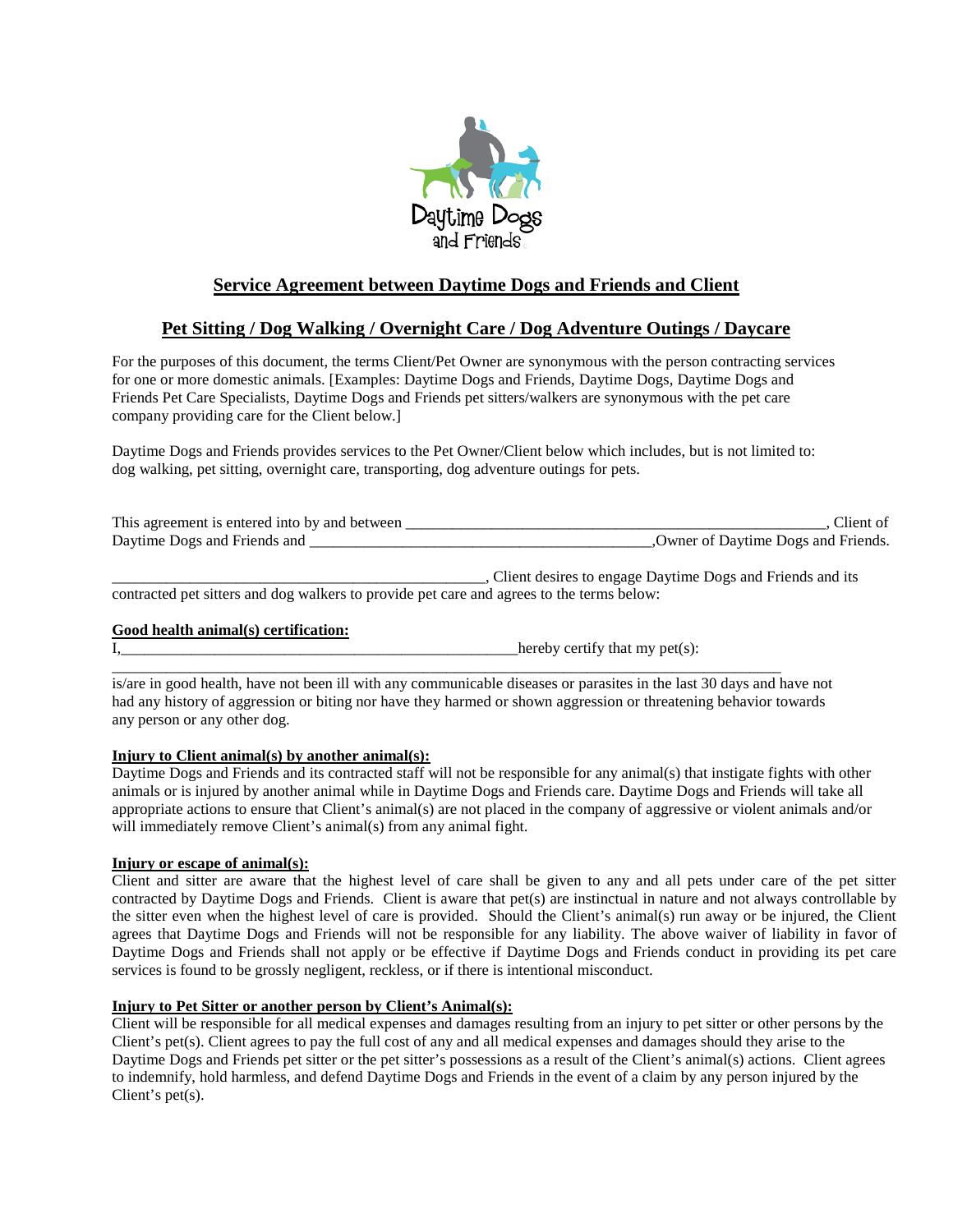## **Medical and behavioral problems of animal(s):**

If any medical or behavioral problems develop while my pet(s) are in the care of Daytime Dogs and Friends, I authorize Daytime Dogs and Friends to do whatever is deemed necessary for the safety, health and well being of my pet(s).

### **Unsafe Pet(s):**

This contract permits Daytime Dogs and Friends to use discretion to stop and end service at any time that Client's pet(s) pose a danger to the safety and health of itself, other pets, other people or Daytime Dogs and Friends sitters/walkers.

### **Payment Policy / Cancellation Policy:**

All payments are due prior to services commencing, or at the time of the initial service date, depending on prior arrangements made with Company. Client agrees to the filed rates for the services they have requested. We accept credit cards and local checks. By signing this contract, Client agrees to the Daytime Dogs and Friends cancellation policy which is as follows:

## **During non-holiday periods, please note the Daytime Dogs and Friends cancellation policy is as follows:**

We have a 24 hour cancellation policy for regular daily dog walking and/or pet sitting. If you cancel more than 24 hours' notice prior to your scheduled appointment, then we will be happy to credit or refund your payment. Scheduled visits with less than 24 hours' notice will NOT be refunded, as we will also have to pay your dog walker. Cancellations for Mondays must be received via email before our office closes for the weekend on Saturdays at 4 p.m.

## **For reservations during/and over major national holidays or for reservations longer than 20 days in length, the Daytime Dogs and Friends cancellation policy is as follows:**

10 or more days' notice for cancellation prior to reservation: FULL REFUND GIVEN TO CLIENT. 6-9 days' notice for cancellation: 50 % OF TOTAL FEE REFUNDED TO CLIENT. 5 or fewer days' notice for cancellation: NO REFUND GIVEN TO CLIENT; FULL RESERVATION FEE WILL BE CHARGED TO CLIENT. Major national holiday include: New Year's Day, Easter, Memorial Day, Independence Day, Labor Day and the week of Christmas through January 1.

#### **For Overnight boarding customers in client's home or ours:**

6 days or more notice for cancellation prior to reservation: FULL REFUND GIVEN TO CLIENT. 3-5 days' notice for cancellation: 50 % OF TOTAL FEE REFUNDED TO CLIENT. Less than 48 hours' notice for cancellation: NO REFUND GIVEN TO CLIENT; FULL PAYMENT WILL BE CHARGED TO CLIENT.

## **Early Return to Home or Late Departure from Home:**

Reservations are made to plan for sitter availability for Client's reservation dates. Therefore, Clients returning home early or departing later than the reservation will be required to pay for the *full reservation amount of time,* regardless of whether Client returned home early or departed later than the prior reservation scheduled. No amount of money will be refunded to Client for early returns to home or late departures from home by Client after a reservation date has been agreed upon.

#### **Solicitation of Daytime Dogs and Friends Sitters:**

Client agrees that the pet care specialists provided by Daytime Dogs and Friends are contracted *through* Daytime Dogs and Friends and they are contracted to work only through Daytime Dogs and Friends and not directly through the individual Client listed above. Client agrees that all reservations for present and future services *must* be made directly through Daytime Dogs and Friends and not the individual sitter. Client agrees to originate request for service by emailing our office at info@daytimedogs.com. Client is aware that the Daytime Dogs and Friends sitter may give out his/her personal number to the Client. Client agrees to use this number only in the event of an emergency during which the sitter/walker is scheduled as well as for agreed upon texting between the parties during the time services are being provided. Client agrees that this number shall not be used for any solicitation of future pet sitting or dog walking. Client is aware that should this contract be broken, legal fees and misuse-of-staff charges will apply.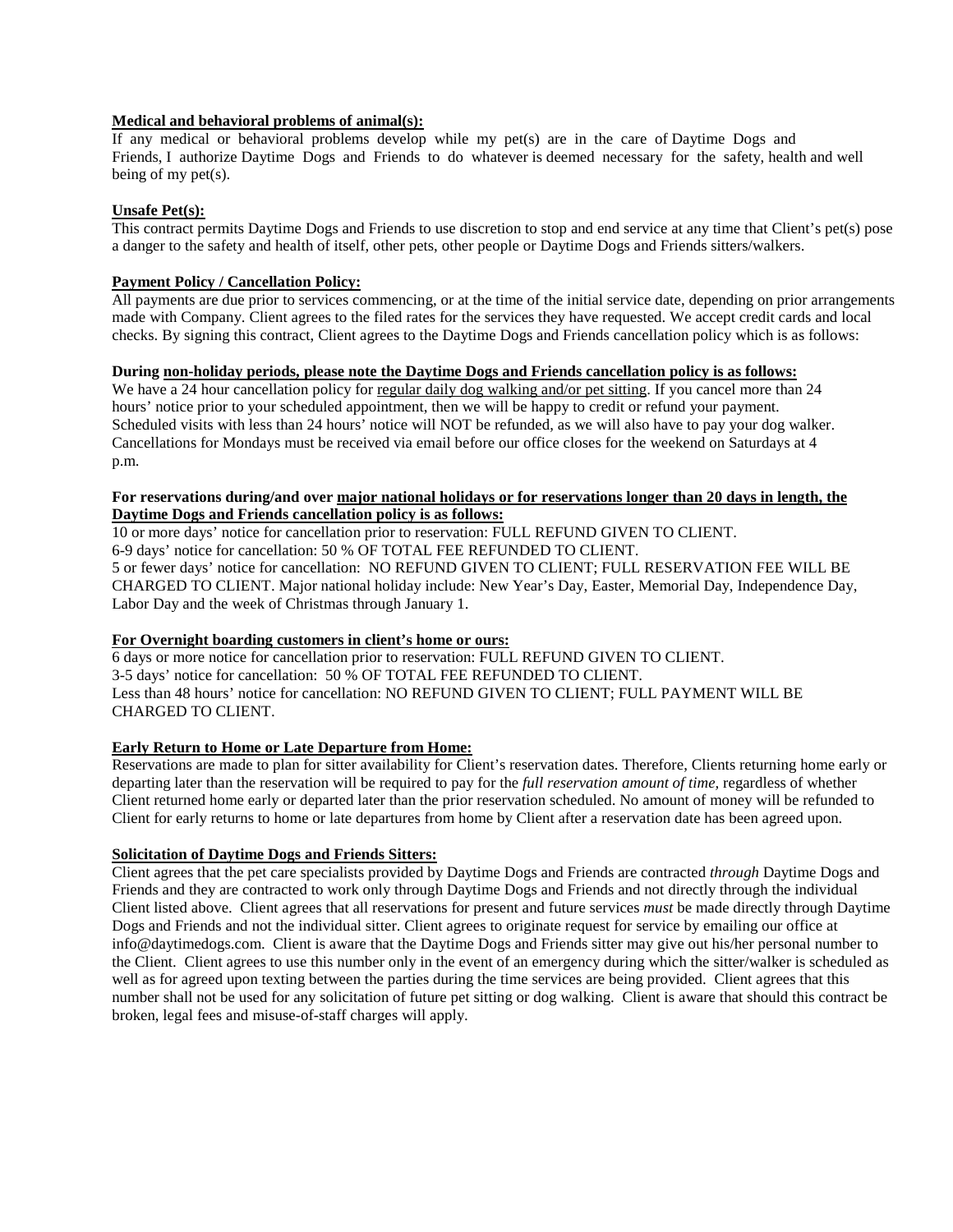#### **Client Home Care Needs:**

Daytime Dogs and Friends is not responsible for wilted, dead or otherwise unhealthy plants. Daytime Dogs and Friends Pet Care Specialists will work hard to follow written instructions as precisely as possible, but cannot be responsible if the results are not favorable to the Client. Please place all indoor plants together on a waterproof surface in plain sight as your pet sitter is not responsible for water-damaged areas or missed plants.

Daytime Dogs and Friends is not responsible for damage to the home beyond the control of the sitter. This includes, but is not limited to: electrical problems, leaks, and acts of nature. All repairs to home and related fees will be paid by Client or fully reimbursed to Daytime Dogs and Friends within seven (7) days of Client's return date.

Daytime Dogs and Friends is not responsible for any damage to the property or home of the Client unless such damage is caused by the negligent act of Daytime Dogs and Friends.

Daytime Dogs and Friends is not liable for any loss or damage in the event of a burglary or other crime that should occur while under this contract. Client agrees to secure home prior to leaving the premises. Daytime Dogs and Friends will attempt to re-secure the home according to Client instructions at the end of each visit.

Client is responsible for pet-proofing house and yard and security fences/gates/latches. Daytime Dogs and Friends will not be responsible for the safety of the pet(s) and will not be liable for the death, injury, disappearance or legal consequences of any pet(s) with unsupervised access to the outdoors or if Client has not initialed the section on this contract in regard to unleashed care of Client's dog(s).

## **Pet Illness/Veterinary Care/Restocking supplies:**

Client is aware and agrees to the medical costs of any fees should they arise from animal(s) being ill or otherwise needing veterinary care. Client agrees to pay Daytime Dogs and Friends the sum of \$40/per hour should the sitter need to take the pet(s) to vet. If the sitter needs to restock supplies that the Client agrees to provide but that are not provided at the time of the sit (such as pet food or medication), Client agrees to pay Daytime Dogs and Friends the full amount of such expenses incurred by Daytime Dogs and Friends.

#### **Call Home Policy. For our traveling out of town clients:**

The safety of your pets is our primary concern. We do everything in our abilities to ensure their safety. We believe that your pets needs to be visited the number of times agreed upon during a day. While we certainly anticipate that you will be arriving home on the date you provide to us, we understand that their will occasionally be circumstances beyond your control that will prevent you from returning on the indicated date. If this happens, please call us and we will absolutely extend past the predetermined visits to care for your pets. We ask that you call us when you arrive home. We will also leave a small note card reminding you to call. This covers an unforeseen event in which you do not arrive home and cannot notify us of this situation. If Daytime Dogs and Friends does not hear from you prior to your arrival date, we will automatically extend your visits to ensure the safety and welfare of your pets. If you arrive at your home, and you are either at home or have arranged for other care for your pets, we will charge you for an extra visit and any other charges that might apply.

\_\_\_\_\_\_\_ (initials) I understand and fully agree with this policy and will assume all liability from charges arising from this policy.

#### **Key Retention:**

I release 2 copies of my house keys to Daytime Dogs and Friends to retain on file for future services to be provided for my pet(s). I may revoke this release at any time and expect my keys to be returned to me upon such revocation.

I would like Daytime Dogs and Friends to return my house keys after the current service is completed. I understand that there will be a \$10.00 charge to pick up the key again for future services I may request.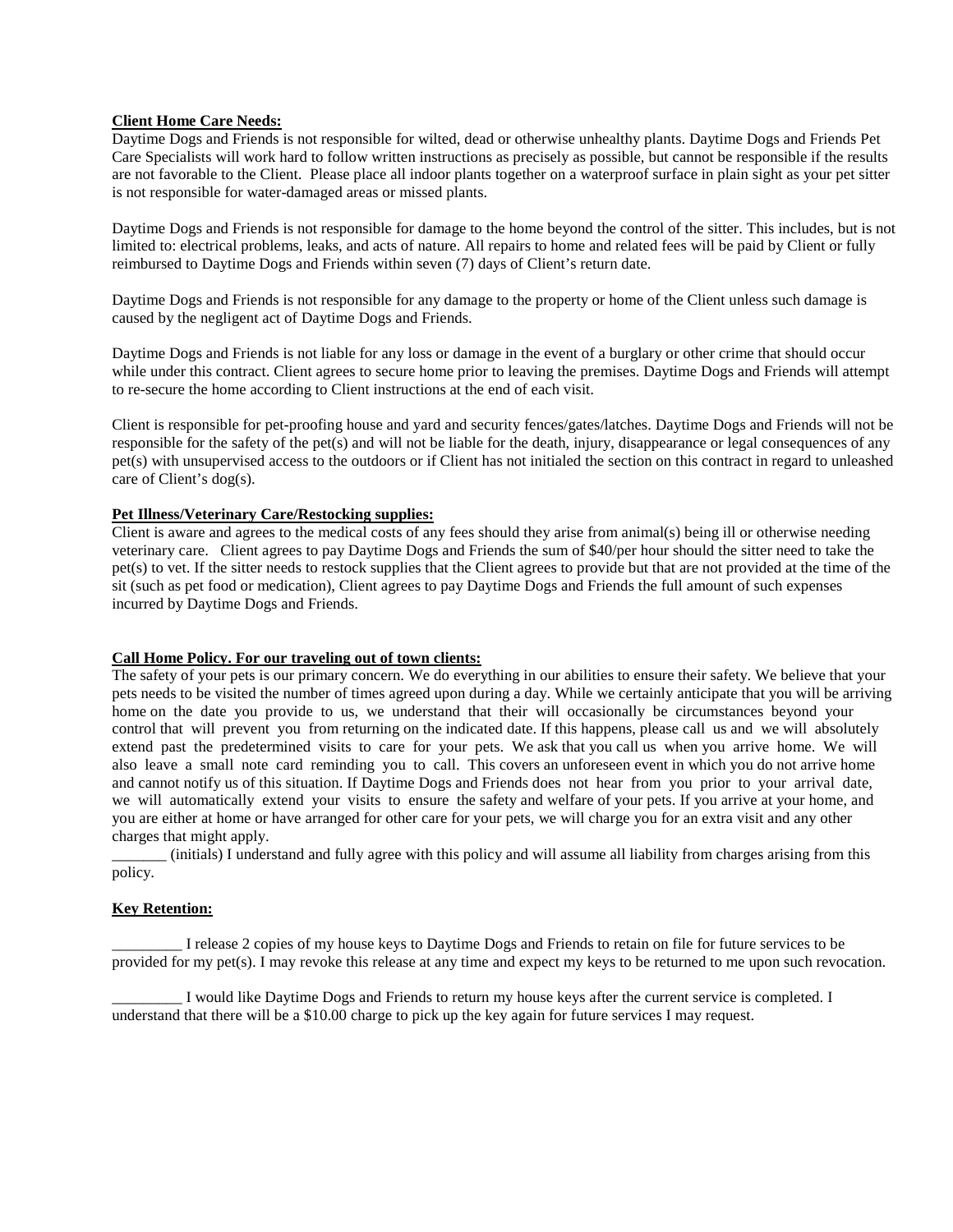## **Terms:**

The terms of this contract apply to all pets owned by the Client, including any and all new pets that the Client obtains on or after the date that this contract was signed, at any and all locations the Client designates for service.

**By signing below and/or e-mailing a written agreement to the terms of Daytime Dogs and Friends, the Client agrees that he/she has read this agreement in its entirety and fully understands and accepts its terms and conditions.** 

**I have read the above and by signing below, I agree to the conditions listed above:** 

| <b>Chuck Siegel</b> |  |
|---------------------|--|
|                     |  |
|                     |  |